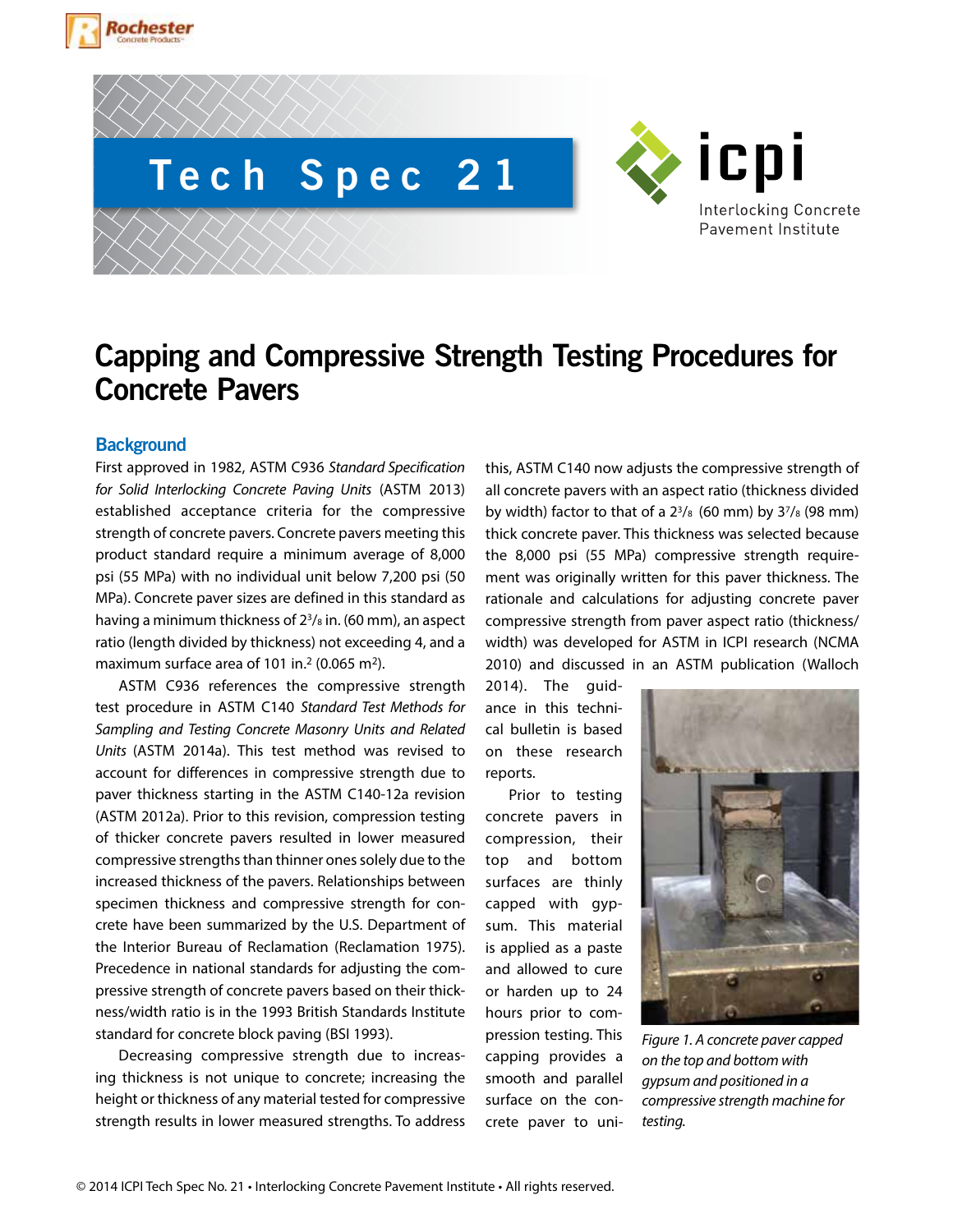formly engage the platen in the compression testing machine, helping to ensure even distribution of applied loads during testing. See Figure 1. ASTM C140 Annex A4, *Test Procedures for Concrete Interlocking Paving Units*, provides detailed instructions on capping for the concrete pavers as well as on compressive strength testing of the capped specimens. This technical bulletin covers these procedures in a step-by-step guide that testing laboratories, paver manufacturers and specifiers can use to better understand the new testing process.

## **Compression Testing Procedures**

The process for compressive strength testing of concrete pavers consists of seven steps. By following these steps, testing laboratories can help ensure compliance with ASTM C140 Annex A4, *Test Procedures for Concrete Interlocking Paving Units*.

Figure 2 provides a flow chart/decision tree for determining the dimensions of the test specimen and determining if cutting is required as detailed in Step 1. Figure 3 summarizes Steps 2 through 7 described in detail below.

# **Step 1–Determine the Dimensions of the Compressive Strength Specimens**

ASTM C140 Annex A4 requires that full size paver test specimens must meet the following criteria:

• A smooth top surface. If there is a surface texture, the height difference between the highest and lowest

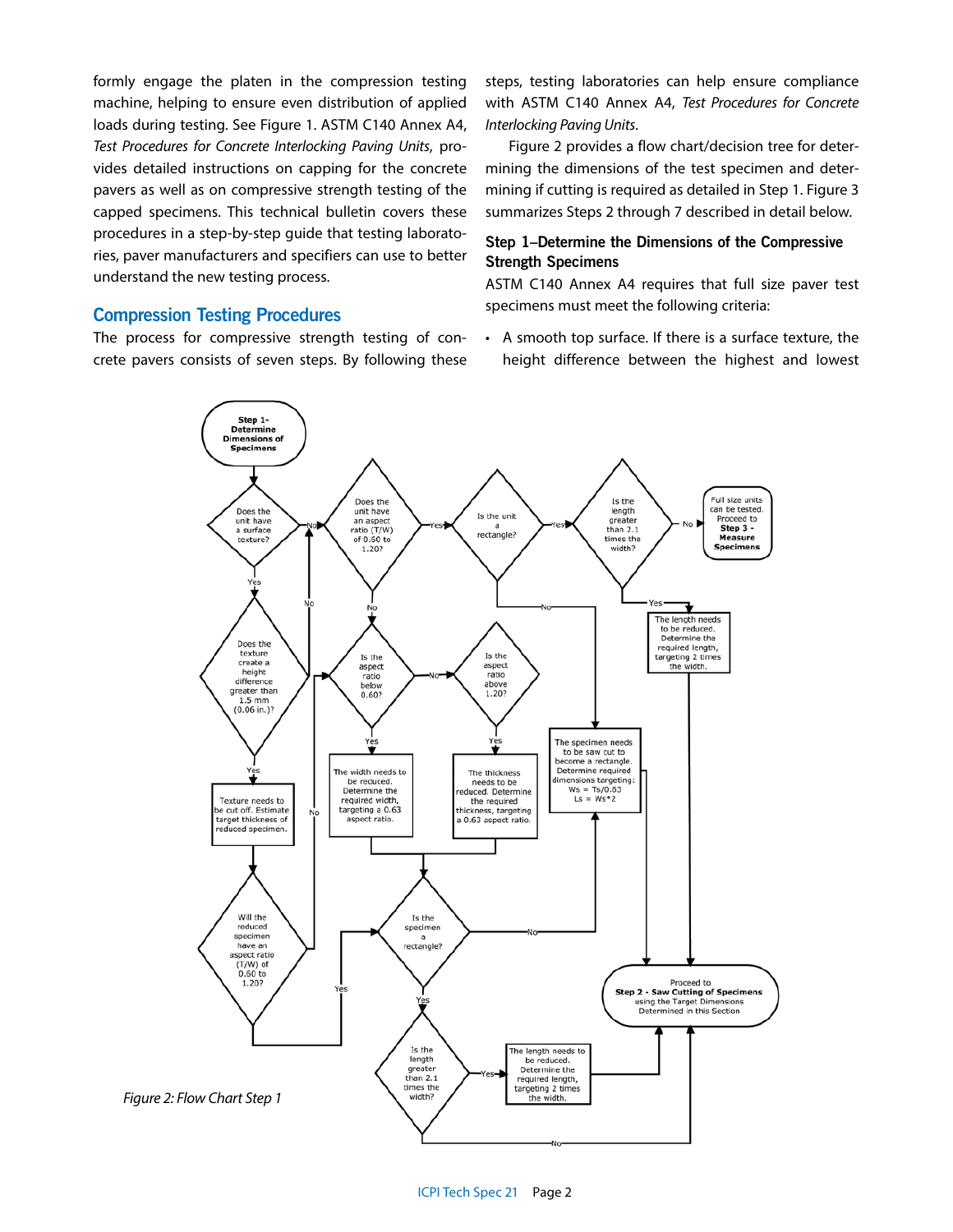points on the surface cannot exceed 0.06 in. (1.5 mm). Grooves on pavers that imitate joints are not allowed in the test specimens. Only chamfers intentionally manufactured into the edge of the pavers are allowed.

- An aspect ratio (thickness/width) of between 0.60 and 1.20
- Rectangular shape
- Length cannot exceed 2.1 times the width.

If the full-size test specimen meets all of the criteria listed in Step 1, then it is tested full-size. It does not require cutting and the testing technician can proceed to *Step 3–*

*Measure Specimens*. If the full-size test specimen does not meet all of these criteria, the specimen needs to be cut as described below. The testing technician should proceed as follows:

A. Some concrete pavers are textured to simulate stone surfaces. If the paver has surface texture that exceeds 0.06 in. (1.5 mm) in difference between the highest and lowest point on the surface, then the surface must be saw cut and discarded. (This also applies to grooves on pavers that imitate joints.) Prior to cutting, the technician estimates the thickness remaining

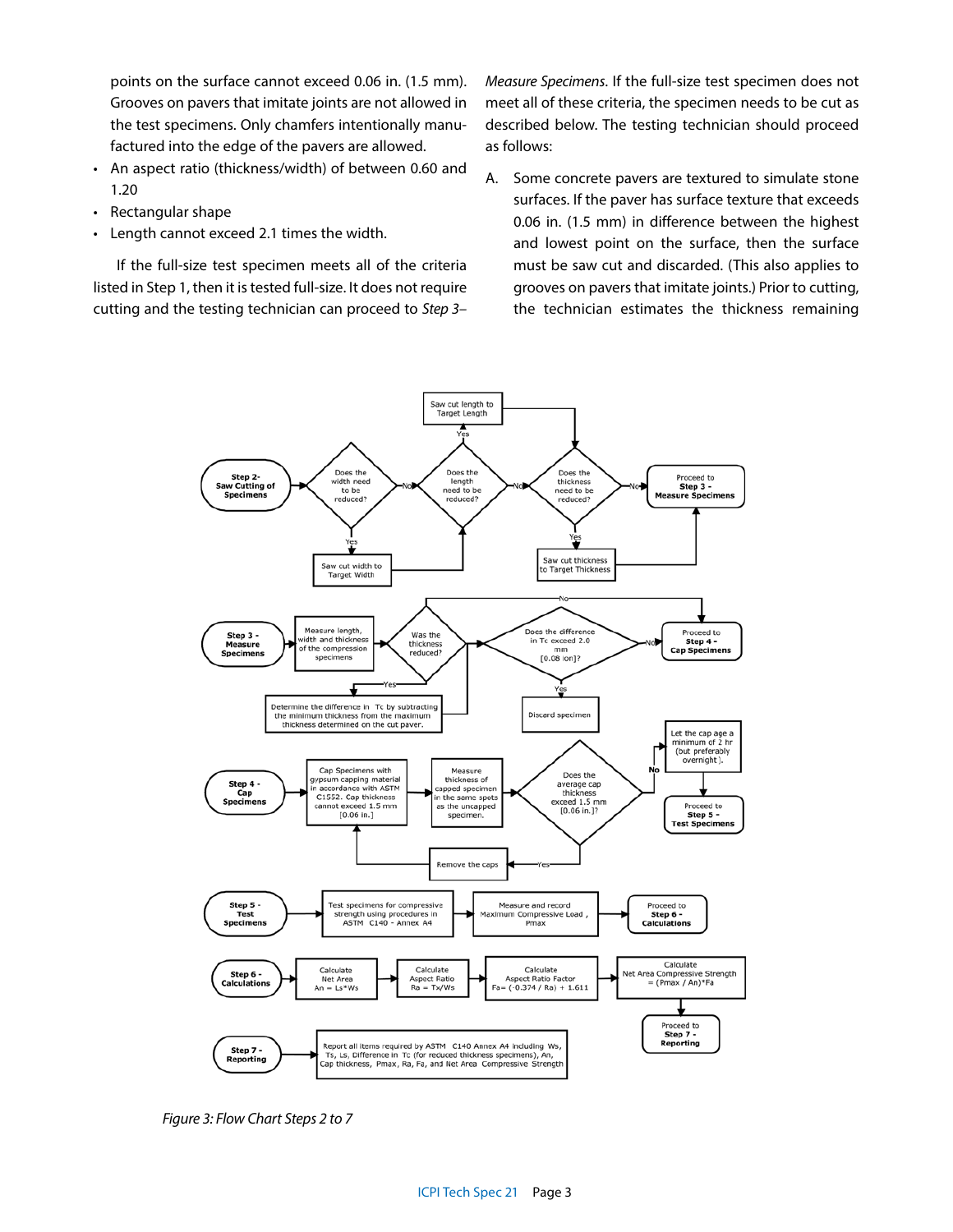after saw-cutting the surface to obtain a smooth surface texture. The amount cut off is typically 0.4 to 0.6 in. or 10 to 15 mm thick. The estimated thickness of the final specimen should be used in the steps below.

- B. The approximate aspect ratio (thickness/width) of the cut testing specimen should be determined prior to cutting. If the cut test specimen with no surface texture has an aspect ratio between 0.60 and 1.20, then the technician moves to step 3 below. If not, then follow the next steps:
	- If the aspect ratio is below 0.60, then the paver width must be reduced by saw cutting. Determine the required width by targeting a 0.63 aspect ratio. By targeting an aspect ratio of 0.63, the final specimen likely has an actual aspect ratio of 0.60 to 0.66 and the aspect ratio factor to adjust the compressive strength test results is between 0.988 and 1.044.
	- If the aspect ratio is above 1.20, then the overall thickness of the paver must be reduced with saw cutting. The technician should determine the required thickness by targeting a 0.63 aspect ratio.
- C. If the paver has a rectangular shape the laboratory can then proceed to Step D. If it is not a rectangle, then a rectangular test specimen must be cut from the paver. Determine the required dimensions by targeting a width equal to the thickness/0.63 and a length equal to two times the width. If the thickness or width must be reduced, use the targeted thickness and/or width in the calculations. The technician should now have width, length and heights targets for the final specimen and can proceed to *Saw Cutting Specimens*.
- D. If the paver or test specimen is a rectangle, then the technician determines if the length is less than or equal to 2.1 times the width of the specimen. If it is less than 2.1 times the width of the specimen, the technician can proceed to *Saw Cutting Specimens*. If the length is greater than 2.1 times the width of the specimen, the technician should determine the required length of the specimen for saw cutting aiming for two times the length. The technician should determine the final width, length and height targets for the final test specimen and can proceed *Step 2– Saw Cutting Specimens*.



*Figure 4. Saw cutting a paver to comply with the aspect ratio (thickness/width) requirements in ASTM C140.*

#### **Step 2–Saw Cutting Specimens**

Based on the above, the test specimen needs to be sawcut from the full-size specimen. A diamond-tipped saw blade is required on a water-cooled or dry cut table saw, both with dust controls. The technician performing the cutting should be experienced in cutting concrete pavers. Figure 4 illustrates saw cutting. The saw-cutting should be performed in the following order, which typically results in the highest quality test specimen:

- If the width of the specimen needs to be reduced, make this the first saw-cut.
- If the length of the specimen needs to be reduced, make this the next saw-cut.
- If the thickness of the specimen needs to be reduced, this should be the final saw-cut. This facilitates easier handling, since cutting the thickness can be more difficult than other cuts, and extra care is required by the technician for this operation.

Once the technician has saw-cut the specimen, proceed to *Step 3–Measure Specimens* with the reduced-size compression specimen.

#### **Step 3–Measure Specimens**

The next step is measuring the compression specimen. When tested at full size, measure full-size specimens. When specimen sizes have been reduced by cutting per Step 2, measured these specimens as well. Make all measurements using a caliper readable to 0.002 in. or 0.1 mm and record them. The following measurements are taken for compression specimens: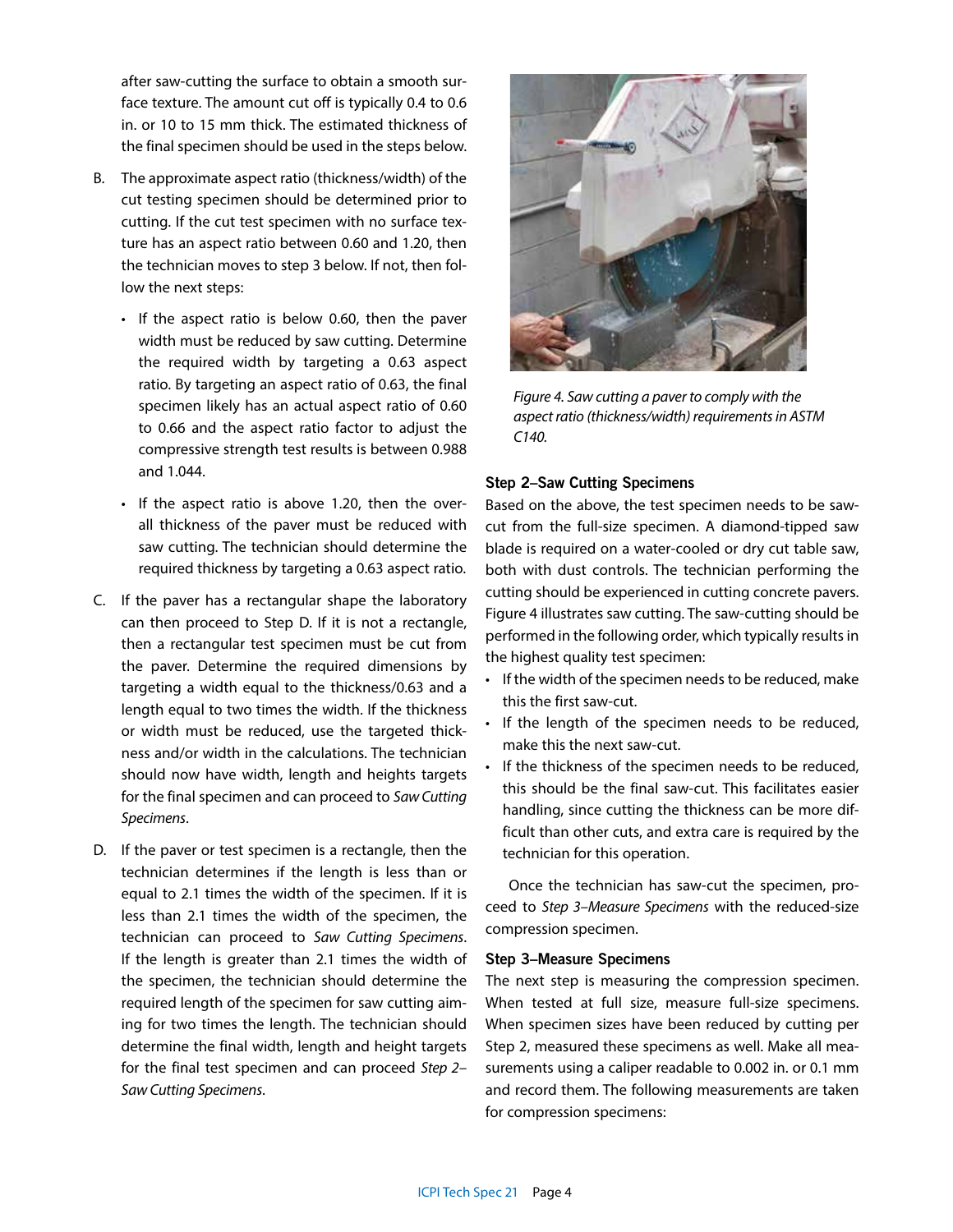- Width: measured across the top and bottom surface at mid-length
- Length: measured across the top and bottom surface at mid-width.
- Thickness: measured at mid-length on each side of the paver. If the paver has a chamfer, measure the top to the bottom surfaces of the paver without measuring the chamfer.

When the thickness of the units has been cut and reduced to remove surface texture or to meet the aspect ratio (thickness/width) requirements, an additional comparison is necessary. The measured thicknesses from each side of the paver must be compared. If the difference in thickness is greater than 0.08 in. (2.0 mm), this wedgeshaped unit must be discarded and a new specimen cut. A cut paver with a wedged shape results in lower compressive strengths due to force applied to only one side of the specimen. Once measurements are completed, the technician continues to *Step 4–Cap Specimens*.

#### **Step 4–Cap Specimens**

Prior to compressive strength testing, the paving units must be capped with gypsum. Similarly, compression testing of concrete cylinders are typically capped with a sulfur-based material. Research (NCMA 2008) (Walloch 2014) investigated and compared the variability of sulfur and gypsum based capping materials on compressive strength test results. The research indicated lower variability in compression testing results by using gypsum capping. Besides limiting capping materials to gypsum for concrete pavers, the research presented additional recommendations now included in ASTM C140, Annex A4.

ASTM C140, Annex A4 now requires that paver compression specimens be capped according to ASTM C1552 *Standard Practice for Capping Concrete Masonry Units, Related Units and Masonry Prisms for Compression Testing* (ASTM 2014) with two additional restrictions. First, the capping material must be high-strength gypsum cement. While ASTM C1552 allows for gypsum and sulfur capping material, only gypsum is acceptable for capping concrete pavers for compressive strength testing.

Second, the final cap thickness cannot exceed 0.06 in. (1.5 mm). This is *half* of the allowable thickness for other caps per ASTM C1552. In order to achieve thin caps, the plastic gypsum is mixed to a consistency that simultaneously achieves two objectives: (1) sufficient fluidity for spreading thinly on the capping plate while (2) having sufficient viscosity that allows the paver surface to be pushed



*Figures 5a-g. Capping test specimens: (a) Mixing the gypsum; (b) Pouring it on flat plate glass; (c) Spreading the mix; (d) Placing the pavers; (e) Removing excess material; (f) Repeating the capping procedure on the opposite surface; (g) Thin, cured caps ready for measurement*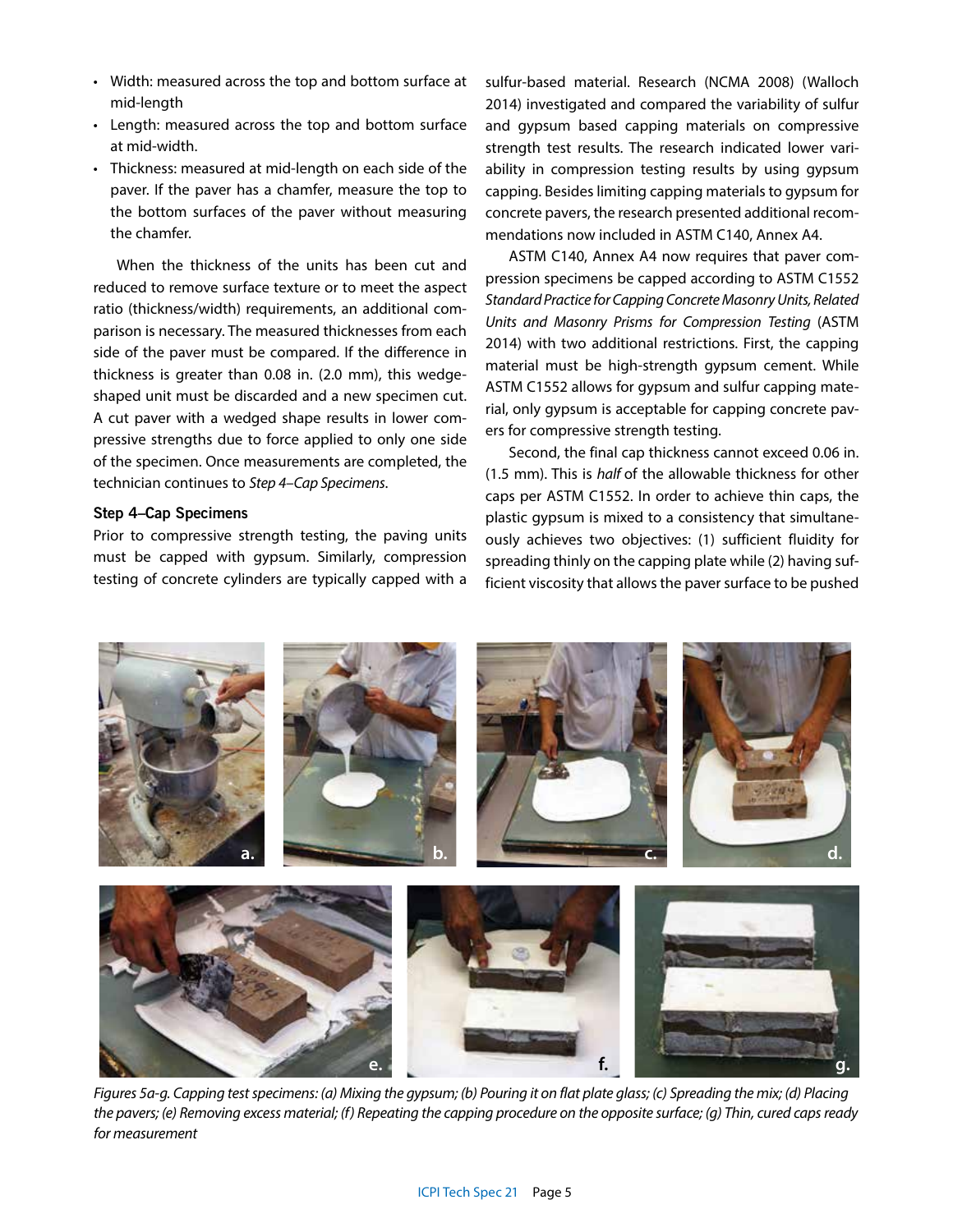into the plastic gypsum, thereby forming a consistent thin cap. The technician must also be careful not to exceed the water to cement ratio determined to provide needed capping material compressive strength. Figure 5 illustrates settng test specimens into the plastic capping material which has the consistency of thick pancake batter.

In order to determine an acceptable cap thickness after capping, the specimen is measured again for thickness after the capping has hardened. Measurements are taken in the same locations as before capping. At each point, the before capped thickness is subtracted from the capped thickness. This value is divided in half (there are two caps) and then the resulting cap thickness is determined by averaging the measurement in each location. The average cap thickness cannot exceed 0.06 in. or 1.5 mm. If the cap thickness is greater, the technician must remove the caps and repeat the capping operation.

If the caps have an acceptable thickness upon hardening, i.e., less than or equal to the maximum average thickness, the caps must age before performing compressive strength testing. The minimum time required between capping specimens and testing them is two hours, but overnight aging is preferred. The curing time begins when the second cap is placed on each paver specimen. Following curing of caps, the technician can proceed to *Step 5–Test Specimens*.

## **Step 5–Test the Specimens**

Perform compression testing according to ASTM C140. Center the paver specimen in the testing machine and estimate the expected load. Load each specimen to half the expected breaking load at a convenient rate. The second half of the expected breaking load is applied in no less than one minute and no longer than two minutes. Figure 4 shows the capped paver loaded and then breaking. Record the total load (*Pmax*). Proceed to *Step 6–Calculations*.

## **Step 6–Calculations**

- Calculate the reported compressive strengths using the following procedures:
- Determine the net area, *An*, by multiplying the specimen length by its width.
- Determine the aspect ratio,  $R_a$ , by dividing the specimen thickness by its width.
- Determine the aspect ratio factor, *Fa*, using the following equation:

$$
F_a = (-0.374 / R_a) + 1.611
$$

• Determine the net area compressive strength by dividing the maximum load by the net area, then multiply-



*Figure 6. Left: a capped concrete paver under load in a compression testing machine; Right: a paver tested in compression; the moment it breaks is the recorded load.*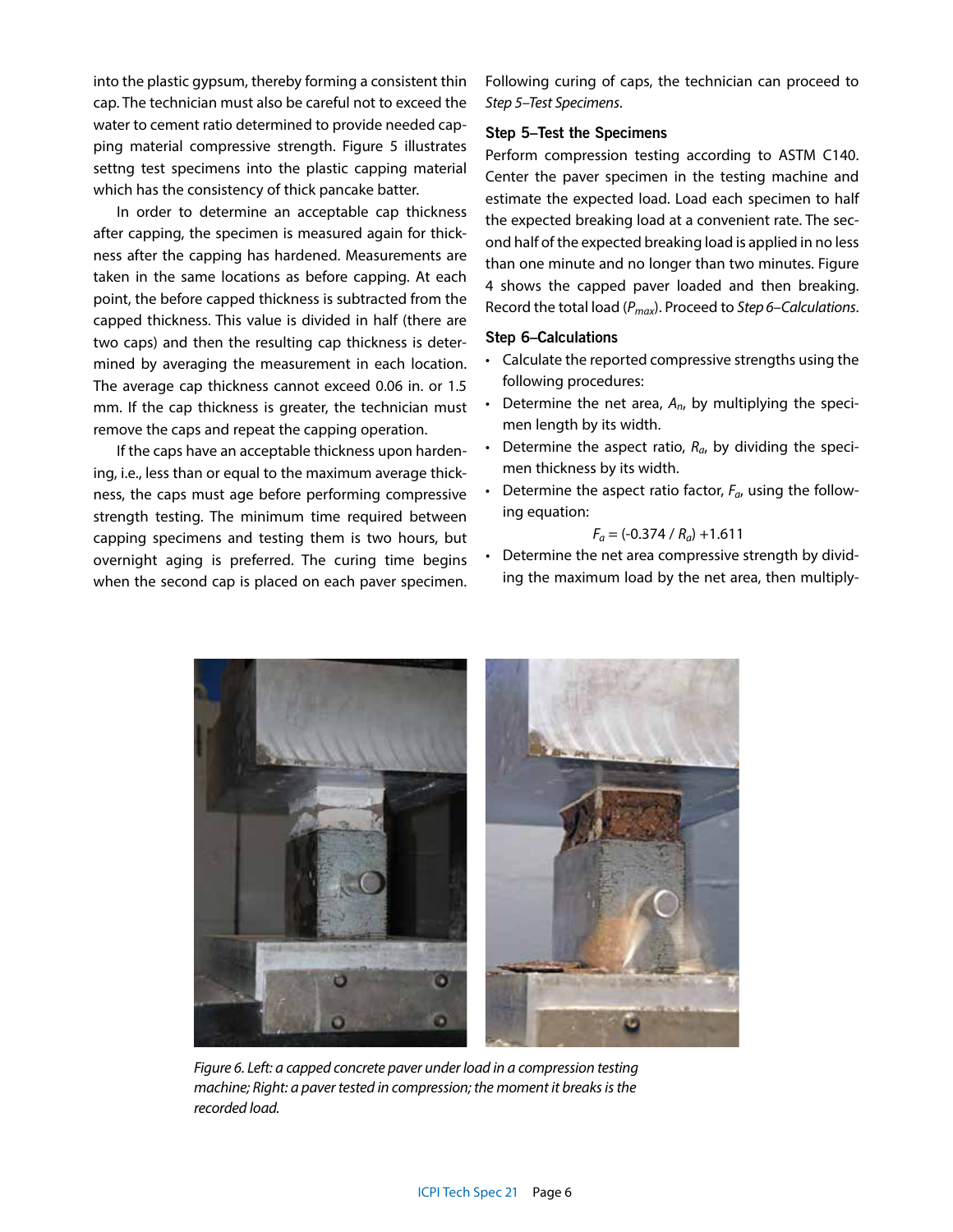ing by the aspect ratio factor.

- The above procedures relate to the following equations and definitions of variables in C140:
	- Determine compressive strength using the following calculations:

Net Area, mm<sup>2</sup> (in.<sup>2</sup>) =  $L_s x W_s$ Aspect Ratio  $(R_a) = T_s / W_s$ Aspect Ratio Factor (*Fa*) = (-0.374 / *Ra*) +1.611 Net Area Compressive Strength, MPa (psi) = (*Pma*/*An*) x *Fa*

Where:

 $A_n$  = average net area of the specimen, mm<sup>2</sup> (in.<sup>2</sup>)

 $L<sub>s</sub>$  = average length of final test specimen, mm (in.)

 $W_s$  = average width of final test specimen, mm (in.)

 $R_a$  = aspect ratio

 $T<sub>s</sub>$  = average thickness of final test specimen, mm (in.)

*Fa* = Aspect Ratio Factor

 $P_{max}$  = maximum compressive load, N (lb)

### **Step 7–Reporting**

The following information is reported by the testing laboratory for compressive strength as required by ASTM C140 Annex A4:

- The average width, W, thickness, T, and length, L, to the nearest 0.002 in or 0.1 mm. These dimensions are reported separately for each full-sized, sampled unit and as the average for the three units tested.
- The dimensions of the compression specimens (*Ws*, *Ts*, and *Ls*), to the nearest 0.002 in. or 0.1 mm, if different from the full-size units. This includes the difference among the four thickness measurements taken across the face of the paver if the specimen was cut to reduce its thickness.
- The net area to the nearest 0.01 in.<sup>2</sup> or 10 mm<sup>2</sup> separately for each compression specimen and as the average for the three specimens tested
- The average cap thickness to the nearest 0.002 in. or 0.1 mm for each compression specimen and as the average for the set of three specimens tested
- The maximum load, separately for each specimen and as the average for the three specimens tested. Report the load as indicated to the nearest 10 lb or 50 N or the minimum resolution of the test machine as used during testing, whichever is greater.
- The aspect ratio,  $R_a$ , and aspect ratio factor,  $F_a$ , for each compressive strength test specimen.
- The net area compressive strength to the nearest 10

psi or 0.1 MPa separately for each specimen and as the average for three specimens tested.

# **Conclusions**

Since its initial approval in 1982, ASTM C936 is being applied to a wider range of paver shapes and thicknesses. Initially, ASTM C936 did not anticipate or account for the differences in compressive strength due to various shapes, thicknesses and resulting thickness-to-width ratios. Additionally, concrete paver manufacturers indicated high variability in test results especially between different testing laboratories. This technical bulletin addresses these differences based on comprehensive testing research conducted by ICPI, review of the research and balloting of revisions to ASTM C140 and C936 by ASTM C15.03 Subcommittee on Concrete Masonry Units and Related Units and ASTM C15 Committee on Manufactured Concrete Masonry Units. This bulletin presents a step-bystep guide for use by testing laboratories to better understand ASTM requirements. In addition, the information supports more consistent test results from concrete paver manufacturers and for project specifiers and contractors.

# **References**

- ASTM 2012. ASTM C1553-12, *Standard Practice for Capping Concrete Masonry Units, Related Units and Masonry Prisms for Compression Testing*, Vol. 04.05, *Annual Book of Standards*, ASTM International, West Conshohocken, PA, www.astm.org.
- ASTM 2013. ASTM C936/C936M-13, *Standard Specification for Solid Concrete Interlocking Paving Units*, Vol. 04.05, *Annual Book of Standards*, ASTM International, West Conshohocken, PA, www.astm.org.
- ASTM 2013a. ASTM C140/C140M-13a: S*tandard Test Methods for Sampling and Testing Concrete Masonry Units and Related Units*, *Annual Book of Standards*, Vol. 04.05, ASTM International, West Conshohocken, PA, www.astm.org.
- BSI 1993. British Standard BS 6717: Part 1, P*recast Concrete Paving Blocks*, British Standards Institute, London, United Kingdom, www.bsigroup.com.
- NCMA 2008. NCMA Project No. 07-592, "Assessment of the Influence of Capping Variables on the Measured Compressive Strength of Concrete Paving Units," National Concrete Masonry Association, Herndon, VA, www.ncma.org.